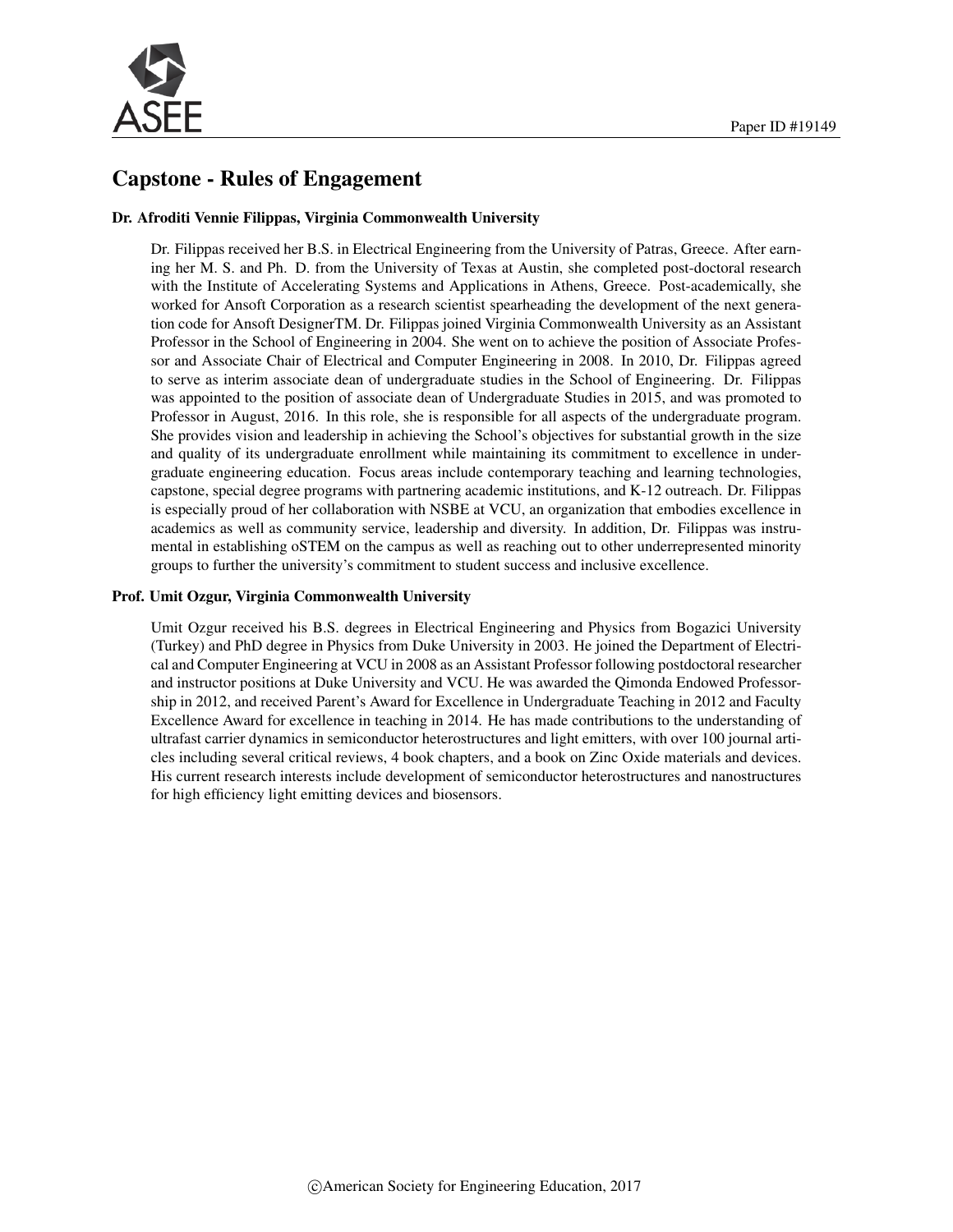## **Capstone: Rules of Engagement**

**Afroditi V. Filippas and Ümit Özgür**

*Department of Electrical and Computer Engineering, Virginia Commonwealth University, Richmond, VA 23284*

#### **Abstract**

The execution of the Capstone project at Virginia Commonwealth University's School of Engineering is one of the most intense educational experiences for the student teams and their instructors/mentors. For many students, it is the first time they work one on one with a professor and the first time their entire grade relies on their performance on one project that is executed over such a long period of time. In addition, for many, it is the first time their performance on a team is directly observed and evaluated for aspects such as teamwork, personal contribution and ability to sustain a long-term, congenial relationship with each other and with their professor. To be successful, students need to develop the characteristics of a life-long learner, develop project planning and team dynamics coping mechanisms, combine and apply problem solving skills, and strike the balance between demonstrating independent thinking and exhibiting what the fivefactor model (FFM) calls the "agreeableness" trait [1] [2] [3]. For the professor, very often there is little control over the team composition and no guarantee that the team will be able to sustain good work habits and healthy team dynamics for the entirety of the experience. At our institution, the projects culminate in a Capstone Expo that is attended by an audience ranging in skill sets and interests from Middle and High School students to industry partners, industry experts, engineering students and faculty and students from around the university. This paper will cover all the above aspects of the Capstone experience up to and including preparing the team for the Expo.

### **Keywords**

Capstone, teamwork,  $21<sup>st</sup>$  century skills, design, interdisciplinary

### **Background**

Capstone at our institution is organized fairly consistently across departments. Faculty members take on one or more teams and supervise them through a year-long experience to project completion. The projects, spread across two semesters, earn the students 4 credits and are required to involve construction of a novel device/system which meets appropriate engineering standards and multiple realistic constraints. Over the course of the academic year, students hone their skills through team meetings, brainstorming sessions, designing, simulating, fabricating and assembling their concepts as well as reviewing, researching and validating their designs. Projects in the Electrical and Computer Engineering department are organized along broad categories including Computer Engineering (Advanced Digital Design), Communications, Controls, and Advanced Microscale and Nanoscale Fabrication. The current paper will outline the experiences and lessons learned from the perspective of the two authors who, either collaboratively or independently, have supervised over 20 capstone projects in the last eight years. The methods employed to lead these teams to a successful conclusion of their projects are consistent with good design practices as well as robust team management principles.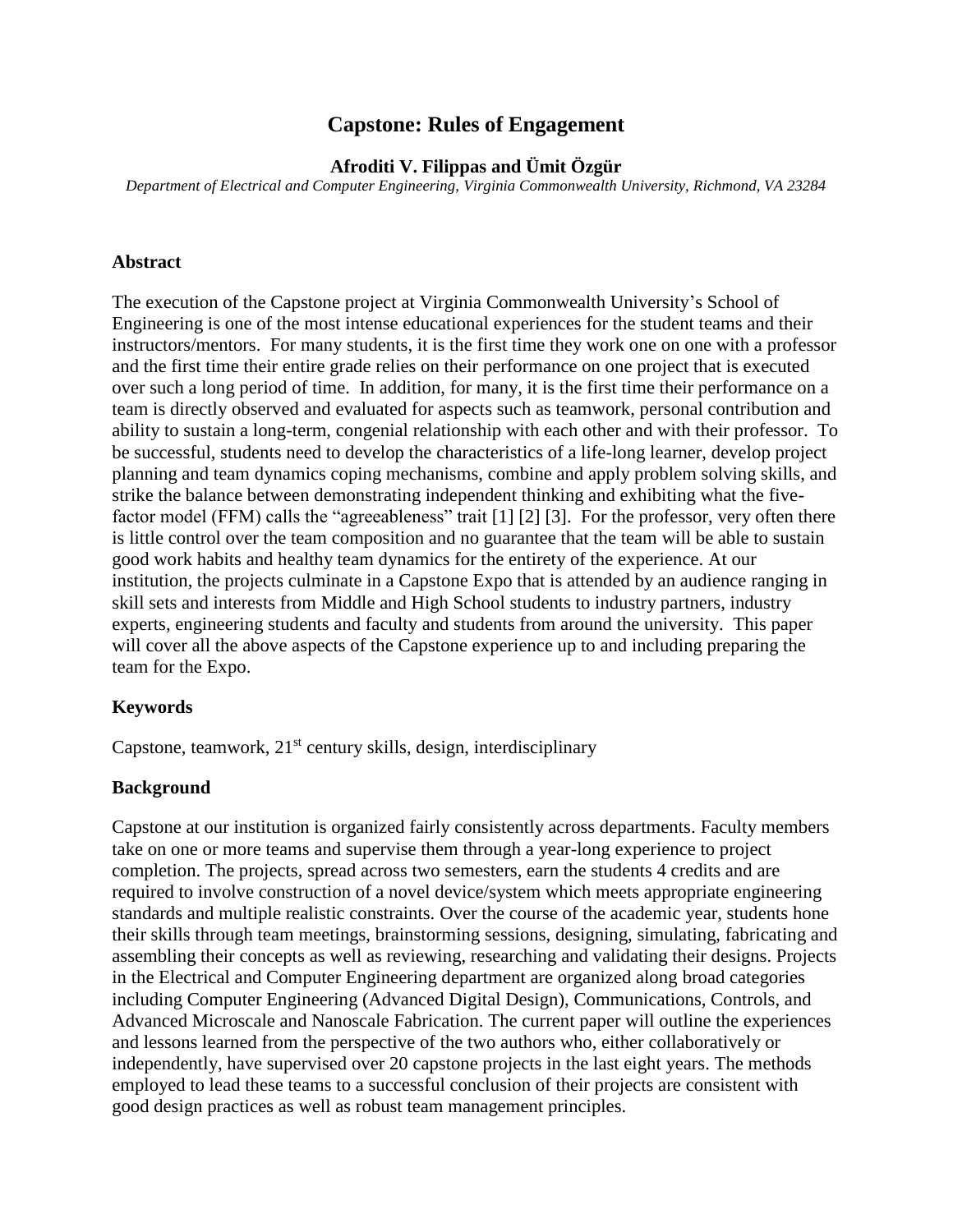### **The projects**

Depending on the origin of the project, capstone projects fall under three general categories. They can be defined (1) through an external agency – a non-profit or an industry partner, (2) by the faculty advisor or (3) by the students themselves. Partnering with industry on the capstone experience has granted many important benefits; in addition to the additional funding, this has provided students the opportunity to work directly with industry advisors as well as to work on a project that is relevant to that industry. Student-inspired projects on the other hand have the advantage of built-in buy-in from the team members. It is important to note, however, that neither scenario mitigates the need for the faculty advisor to be highly engaged and to implement a methodical approach to tackling the capstone project that places equal emphasis on the academic as well as the practical objectives of this endeavor.

| Requirement                           | <b>Details</b>                                                                                                                                                                                                              |
|---------------------------------------|-----------------------------------------------------------------------------------------------------------------------------------------------------------------------------------------------------------------------------|
| <b>Novelty</b>                        | This could be in the design, the concept, the approach, or the analysis                                                                                                                                                     |
| <b>Rigor</b>                          | This refers to the level of expertise the students need to develop in order<br>to achieve a successful outcome, as well as the scientific methodology.                                                                      |
| <b>Potential impact</b>               | This could be to health, the environment, the cost, etc., or to a<br>combination.                                                                                                                                           |
| <b>Good fit</b>                       | The relevant expertise, preparation, and facilities have to exist within the<br>School of Engineering.                                                                                                                      |
| <b>Meet educational</b><br>objectives | Develop research, design, analysis, simulation and optimization<br>experience; Manage team dynamics; Improve verbal and written<br>communication skills; Apply engineering standards and multiple realistic<br>constraints. |
|                                       | This involves:                                                                                                                                                                                                              |
|                                       | Student Practice: Apply what was learned in courses                                                                                                                                                                         |
|                                       | Learning/training opportunity: learn new concepts and develop new skills                                                                                                                                                    |
|                                       | Practice creativity                                                                                                                                                                                                         |
| <b>ABET Criteria</b>                  | c, d, g, h, j $[4]$                                                                                                                                                                                                         |

<span id="page-2-0"></span>*Table 1: Capstone project – general requirements.*

General project requirements, regardless of origin, are shown in [Table 1.](#page-2-0) The challenge when projects are organized independently of each other is in establishing consistent project quality and outcomes. The following sections will outline the system we have established on our teams that helps us motivate all the students to perform well, alleviates or neutralizes team conflicts, and provides a systematic approach to training the students to develop effective timelines without stifling their creativity and in fact stimulates their self-sufficiency.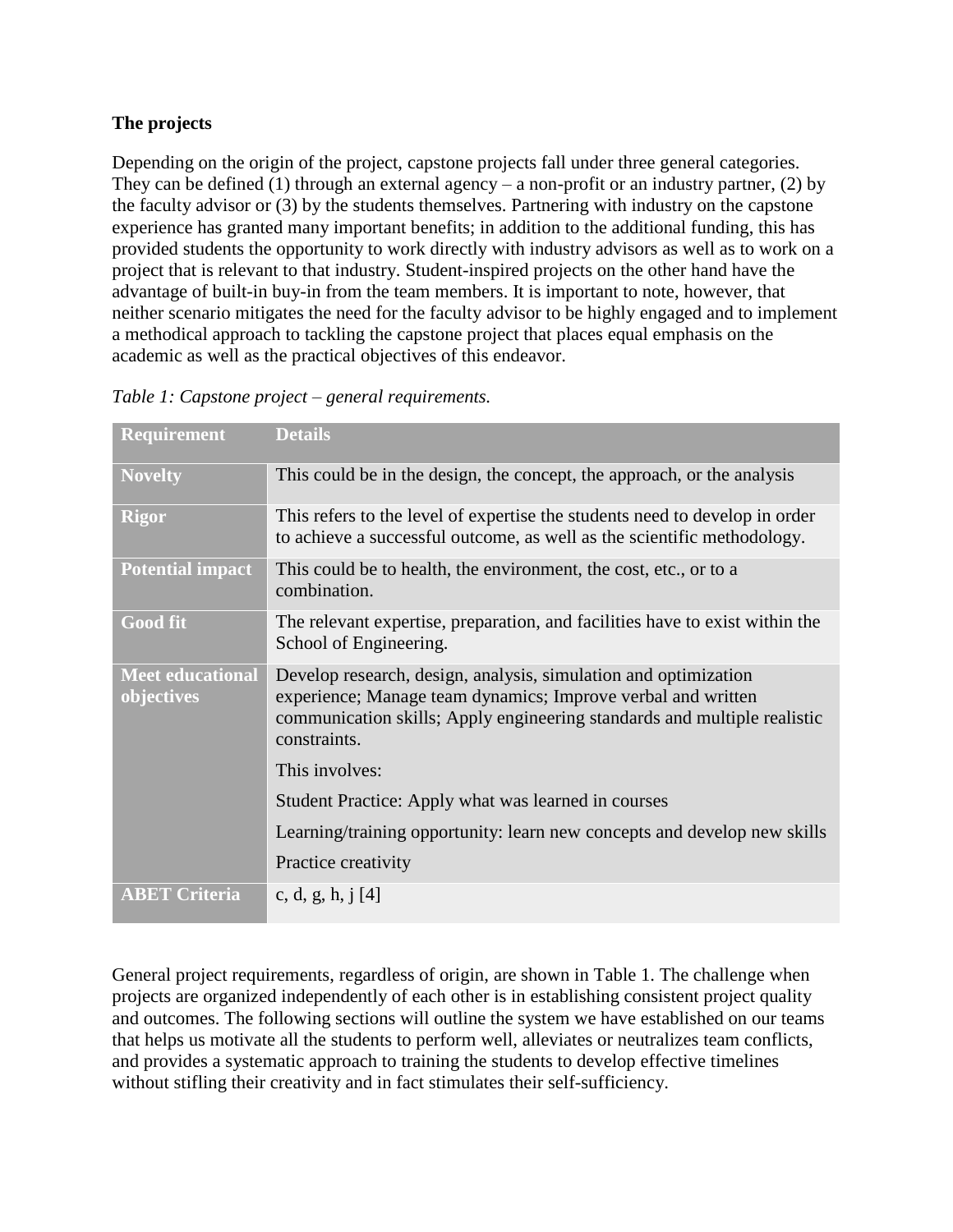### **Team formation and potential tensions**

This is possibly the aspect of Capstone over which we have the least control. In fact, one could posit that if we could control this aspect of the project, then the efficacy of our method would be dependent on this step to such a degree that its applicability to any team would be suspect. We would like to point out potential conflicts (tensions?) regarding team formation and means to mitigate them. As described above, there are three general ways teams form at our school and specifically within our department. In the student-inspired projects, students usually selfassemble and secure an advisor, while in the industry or faculty-inspired projects, they choose from advertised projects either in teams or individually.

Regardless of the method of team formation, we find that tensions may arise due to:

- 1. Academically weaker students placed or self-selecting into a team with stronger students,
- 2. Team being composed of students who have different degrees of buy-in or sense of responsibility for project outcomes,
- 3. Incomplete teams all of the necessary skills and/or expertise may not be present in the team, which is of greater concern particularly for the interdisciplinary projects.
- 4. Poor time-management skills. The team projects students have completed prior to the capstone had much smaller scopes, the outcomes were more well-defined and possibly broken up into stages for the students and almost all teams were engaged in designing the same working prototype.
- 5. Unfamiliarity with professional interaction with a faculty member. By its nature, the working relationship between the faculty member and the student team is more intimate than when the students are in a classroom. This can develop into a sense of camaraderie that is actually detrimental to the project if it is not managed properly.
- 6. Additional challenges with the interdisciplinary teams:
	- a. Project is organized in a "sequential" way one discipline initiates and is responsible for completing the initial stage of project. If this is not done in a timely manner, students from the other discipline might not be given enough time to implement their part of the project. Time management as well as enabling the students to engage in the project in cross-functional ways is key in this situation.
	- b. Students of one discipline do not appreciate the contributions of the other discipline; alternatively, they tend to think in very structured ways about their respective disciplines and do not appreciate and take advantage of the overlap and complementary skill sets that exist between disciplines.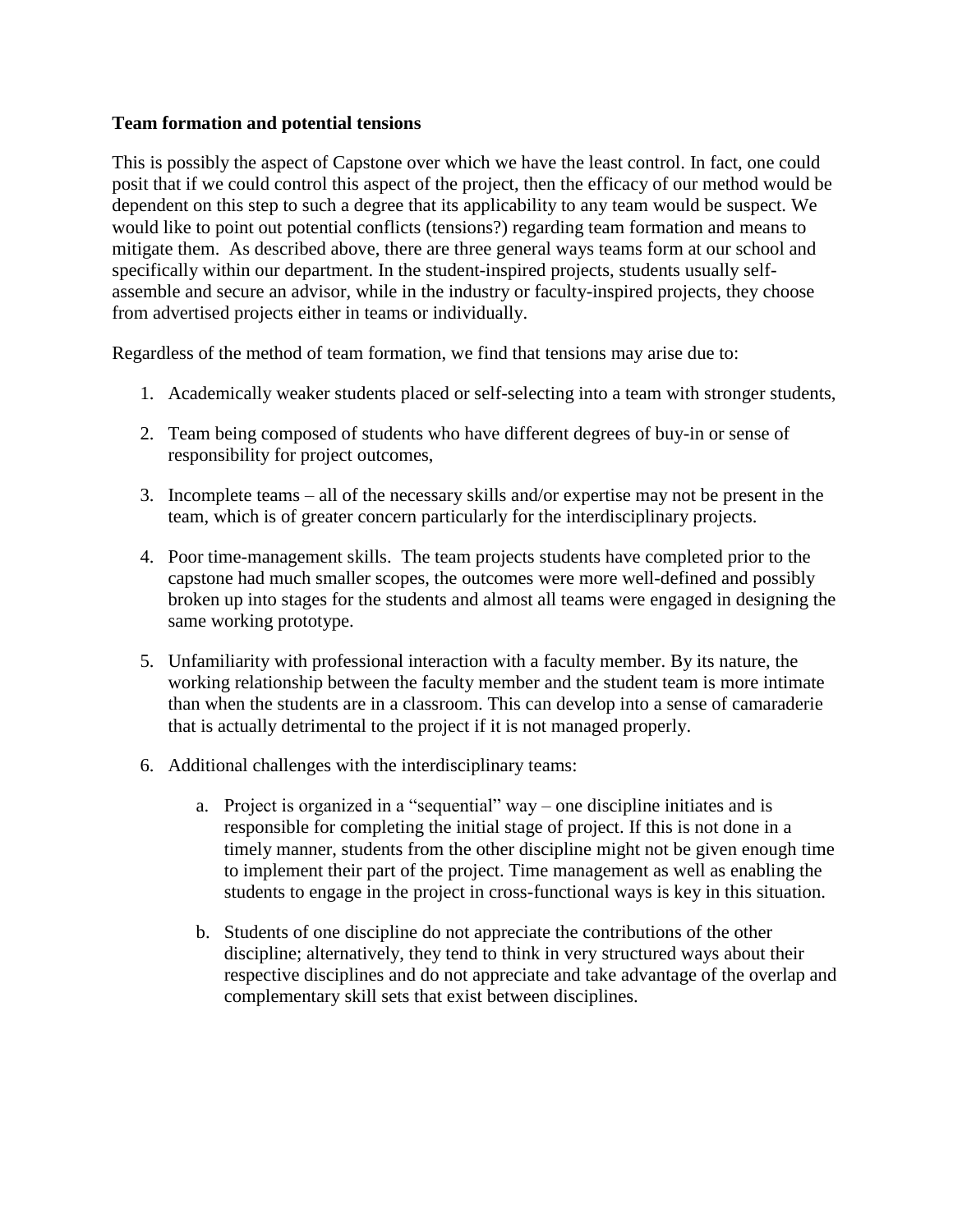As advisors of long standing of teams that have, at one time or the other exhibited at least one, but more often a combination, of the above traits, we have developed the following philosophy to address team tensions before they arise [3] [4] [5].

- 1. Immediately address the fact that team conflicts may be inevitable and reduce them to just one more challenge that needs to be met as part of the capstone. This will help alleviate their significance.
- 2. Emphasize the expectation of 100% responsibility from each team member. That is, that no matter how many members the team has, they are all 100% responsible for the project outcome.
- 3. Set up and maintain expectations for the working relationship between the students and the faculty advisor(s). In our case, this is done by establishing ourselves as the "Director(s)", as in an industrial setting. In this way, we acknowledge the different nature of the dynamic between ourselves and the students while reminding them that we have the responsibility to evaluate their performance throughout this experience. It also sets the stage for how we establish the reporting structure as well as the self- and peer evaluations.
- 4. Discuss the syllabus and the expectations rubric in terms of an "employee evaluation"; in an industry environment, these would be the goals of the project as well as expectations of individual employee performance and attitude towards the task at hand as well as towards their colleagues. The rubric is more qualitative than quantitative, emphasizing attitude rather than project milestones.
- 5. Provide students with literature addressing team dynamics, project planning, etc. Students are very good at focusing on the task at hand and performing research on their topic of interest, but many have not yet recognized the necessity of addressing these other issues, or even realized that there is a methodical approach to working on a team with diverse personalities, work habits and skill sets.

### **Project planning:**

Students need to engage immediately with mapping out their project and projecting it out to completion. Again, it is important for advisors to acknowledge immediately the factors that traditionally trip up teams:

- 1. Not enough research and brainstorming in the beginning. Students want to "hit the ground running" and do not appreciate that they need to take the time to do some research, exhibit curiosity, and be willing to engage in broad thinking so that they can come up with a robust but flexible plan of attack.
- 2. Too much research and brainstorming in the beginning. Some teams find it hard to disengage from the research and brainstorming part of their project. It is important to set time limits to all these activities so that they move into the implementation stage within a reasonable time period.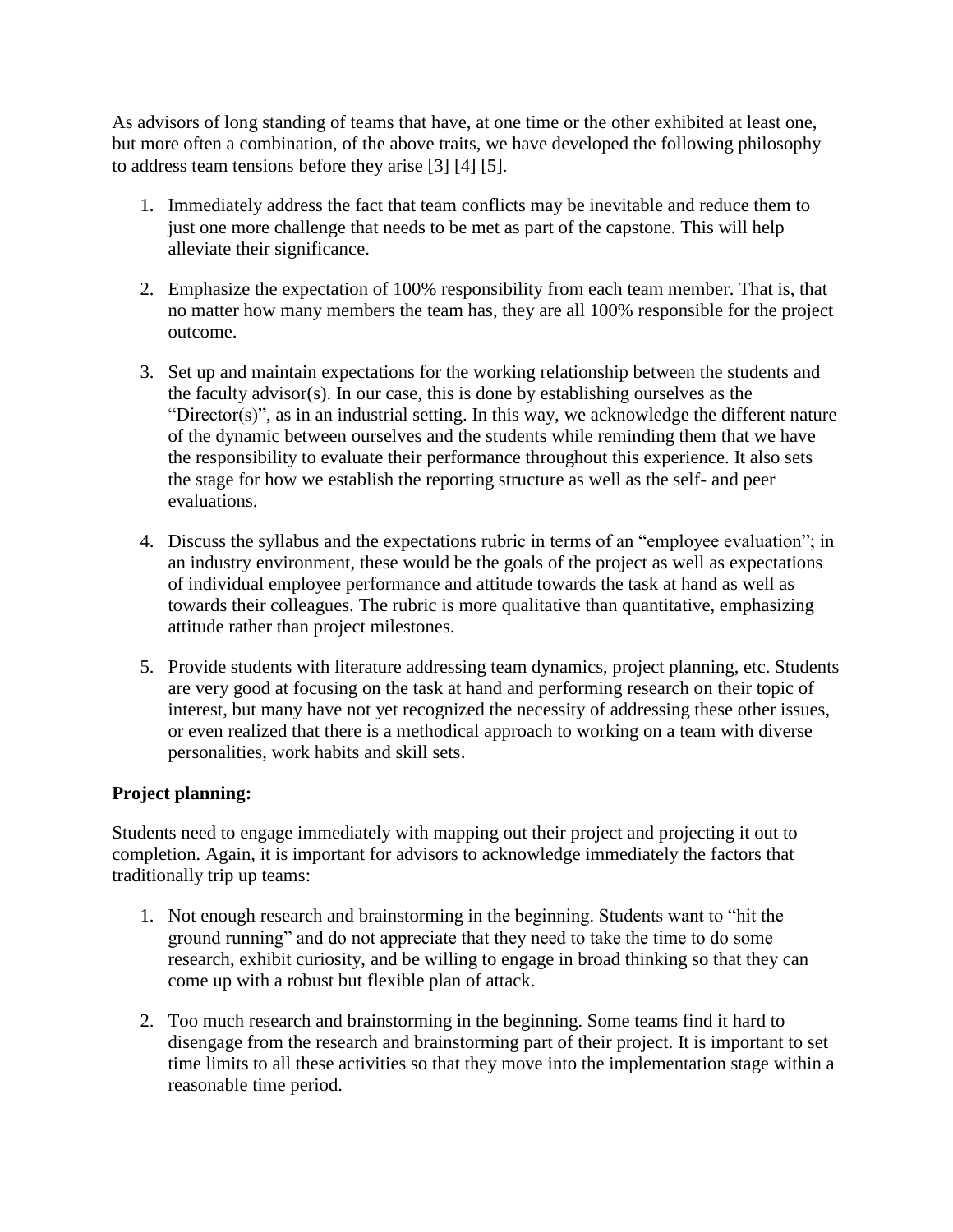- 3. Teams are too optimistic about the amount of time they can spend on the project during the semester. They also don't acknowledge the anticipated need and difficulty of working during long breaks.
- 4. The inherent difficulty of planning out a long-term project when the team lacks the fundamental understanding (at least in the beginning) of what the necessary components and inherent challenges of the project will be.

Advisors need to be engaged in project planning and keeping students on task until they build up the capacity for this themselves. This is the area where students need the most help. Advisors can help them be effective time managers by demonstrating to them how to take advantage of their deadline-driven nature, but also being honest about their expectations regarding working through Thanksgiving, winter and spring breaks.

Students are also not experienced with adaptable timelines. In class, timelines and deadlines are preset for all assignments and tests. Design projects typically are completed on a much shorter time scale. In a long-term, detailed and innovative project such as the capstone, it is unrealistic to expect students to develop a rigid and detailed timeline. Thus, they need to be trained to start with known, high-level goals and the one truly rigid deadline: Capstone Expo at the end of April. Advisors can also help the team by having them add other known milestones and tasks to their timeline. For example, preparing the midterm report, the final report, and the poster (deadline is three weeks before the Expo), and submitting the project white paper for supplemental external funding through an established grant (mid-November), etc. Students can then use these milestones to establish high-level deadlines for their project, as shown in [Figure 1.](#page-6-0) Note that the timeline template initially developed by the students lists the final goal first, and works backwards.

Teams report weekly through a PowerPoint presentation with three parts, as shown in [Figure 2.](#page-6-1) An important aspect of this exercise is to ensure students are comparing their accomplishments to their proposed timeline and also provides the impetus for the faculty to guide the students in updating their timelines, thus educating them on the concept of adjustable timeline and agile thinking.

Once the students have been shown how to think long-term and then fill in the short-term goals, they quickly learn to develop realistic timelines and work on adjusting them according to up-todate understanding of the challenges and the specific requirements of their project. By meeting regularly with their advisor(s) and reviewing their work relative to the agreed-upon timeline, they are able to gauge their progress realistically and add detail to or change their timelines, always keeping in mind the intermediate requirements and the final deadline. Thus, students are trained to think independently, take control of their own progress and develop a dynamic approach to project planning.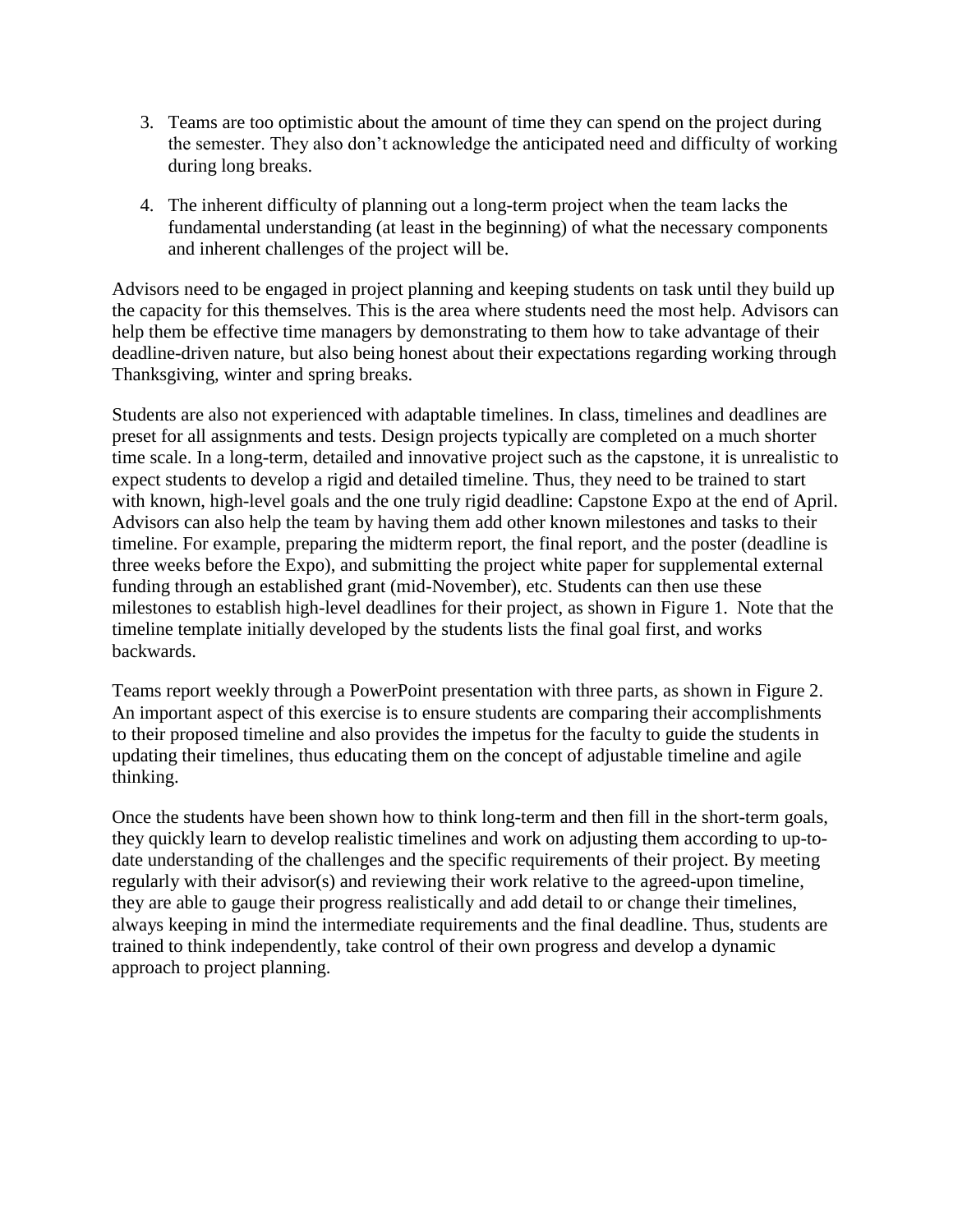| Final report due<br>Capstone Expo                |  | 12/19/2016-1/9/2017<br>Winter Break | $26-Nov$<br>$23-Nov$ | Thanksgiving break                      |  |  |
|--------------------------------------------------|--|-------------------------------------|----------------------|-----------------------------------------|--|--|
|                                                  |  |                                     | $21-Nov$             | Grant proposal/5-min pitch presentation |  |  |
| Finalize prototype/design, practice presentation |  |                                     | $14-Nov$             | Research and development                |  |  |
|                                                  |  |                                     | $7-Nov$              |                                         |  |  |
| Poster due                                       |  |                                     | $31-Oct$             |                                         |  |  |
| Prototype/Design                                 |  |                                     | $24$ -Oct            |                                         |  |  |
|                                                  |  |                                     | $17-Oct$             |                                         |  |  |
| <b>Spring Break</b>                              |  |                                     | $10$ -Oct            |                                         |  |  |
|                                                  |  |                                     | $3-Oct$              |                                         |  |  |
| Midterm report & presentation                    |  |                                     | $26-Sep$             |                                         |  |  |
| Prototype/Design                                 |  |                                     | $19-Sep$             |                                         |  |  |
| 5/12/2016-12/19/2016                             |  | Final exams                         | $12-Sep$             |                                         |  |  |
|                                                  |  |                                     | 5-Sep                | Project brief & proposal                |  |  |
|                                                  |  |                                     | $29$ -Aug            |                                         |  |  |
|                                                  |  |                                     | $22-Aug$             |                                         |  |  |
|                                                  |  |                                     | $18$ -Aug            | <b>Project onset</b>                    |  |  |
| Onset of spring semester                         |  |                                     |                      | Project/team selection                  |  |  |
| Academic milestones                              |  |                                     |                      |                                         |  |  |
| Project milestones                               |  |                                     |                      |                                         |  |  |
| Student timeline details here                    |  |                                     |                      |                                         |  |  |

<span id="page-6-0"></span>*Figure 1: Initial timeline provided to students. Teams are encouraged to use this as a starting point to develop their own timelines. We start them as the end point. This helps them by teaching them to identify long-term and short-term externally-imposed milestones that provide initial guidelines for their own project planning.* 



<span id="page-6-1"></span>*Figure 2: Weekly reports to faculty and industry advisors. Should take no more than 15 minutes, with discussion and brainstorming to follow.*

## **Managing team expectations**

We will discuss here three team characteristics that we feel most heavily impact team dynamics and/or team success.

*Team diversity*: This could be along technical lines or along racial or gender lines. While our institution is quite diverse – 15% underrepresented minority and 25% female – what we are examining here is the technical diversity, where students are put together to work on a project that requires diverse backgrounds. Good examples of this type of projects are the two Mechanical and Nuclear Engineering projects that required the participation of Electrical Engineering students.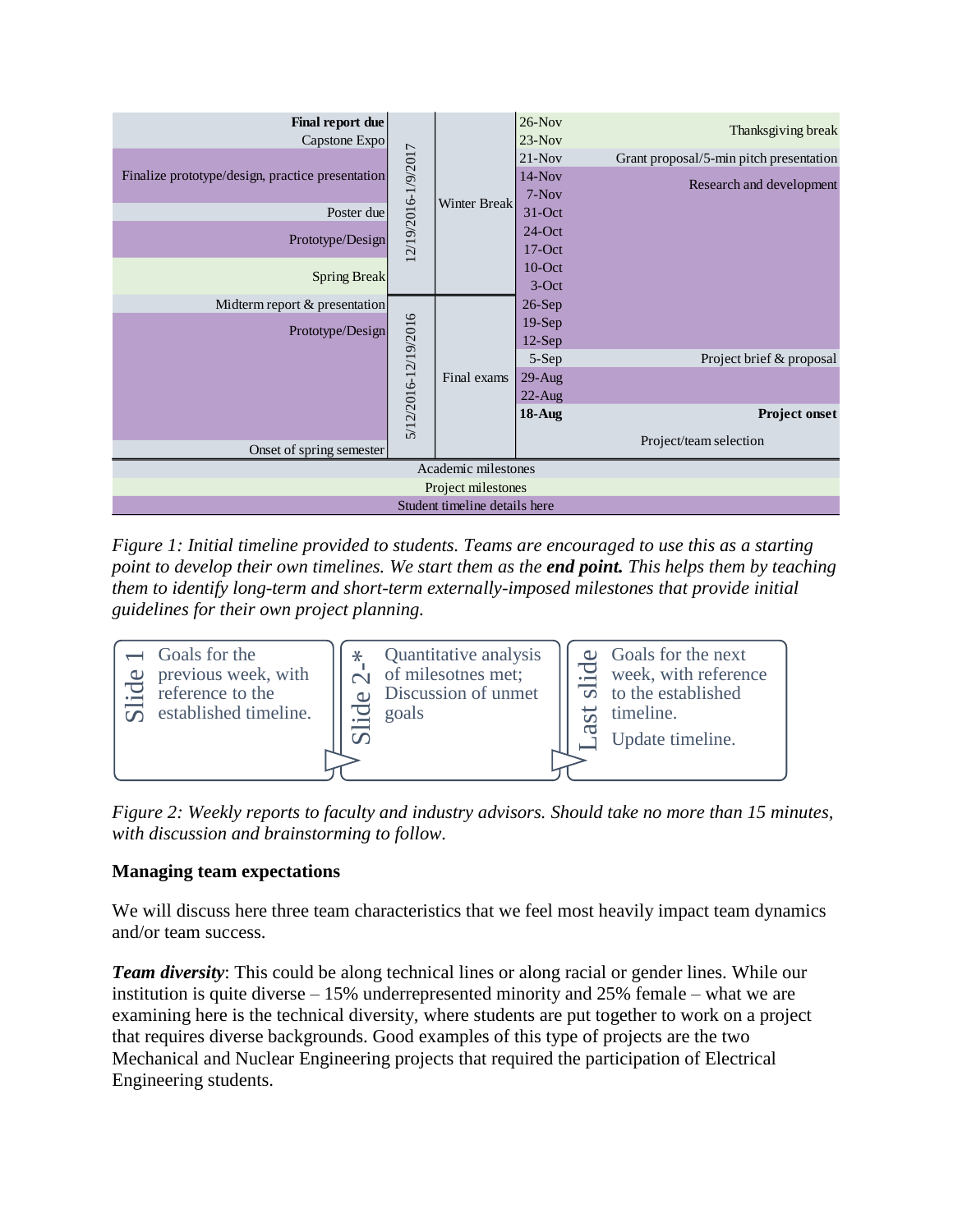

*Figure 3: Year one of Visible Reactor project. The ECE students demonstrate the operation of their control system on a repurposed pressure cooker.*

In the first project, which was to build a visible "nuclear" reactor prototype, a faculty member from Mechanical Engineering reached out to the Electrical Engineering department to recruit students who could handle the electrical aspects of the project. However, he did not really have a clear idea of what else the Electrical Engineering students could bring to the project other than making electrical connections and designing the circuitry. Fortuitously, the students were required to report to an ECE faculty member. Having a strong support system – a faculty member that spoke on their behalf – enabled the students to participate in every aspect

of the project, including helping to develop the infrastructure for the visible reactor. By being proactive and proposing a plan and strategy for its design, they were also put in charge of developing the control system for the reactor, so their involvement gained in significance.

The ECE students, however, faced a major challenge in this project: to design a control system, the infrastructure for the reactor needed to be built, secure, and operational. These requirements were met only close to the end of the spring semester, too late to install and test the control system. Not having the anticipated test environment early in the spring semester, these students diverted their energy to repurposing a pressure cooker, on which they installed a heating element, one pressure sensor and two temperature sensors (Figure 3). They could thus demonstrate the operation of their control system for a nuclear reactor while the ME students demonstrated the mechanical aspects of the visible reactor, which became functional very late in the semester.

<span id="page-7-0"></span>

*Figure 4: Year two of Visible Reactor project, with control system installed.*

It took a second multidisciplinary team and another year to combine the two systems [\(Figure 4\)](#page-7-0). The project extended over four years and occupied mechanical, electrical and computer engineers. It has now been converted to a successful Master's level project.

In a connected project, electrical engineering students were invited to join a team for designing a nuclear simulator to be used in safety training and for demonstration purposes (Figure 5). Again, the mechanical engineering students came in with the preconceived idea that the electrical engineering students were merely there to set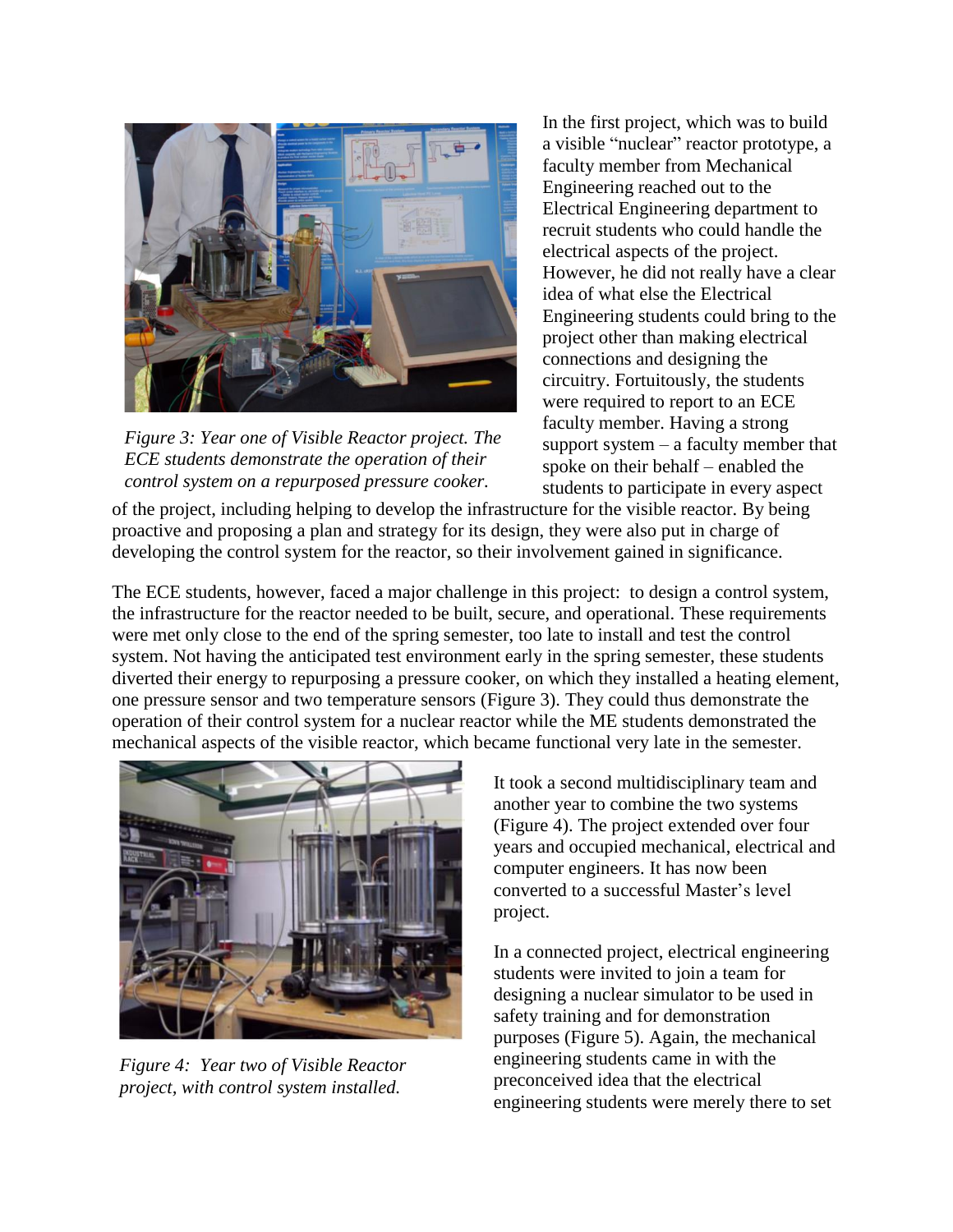up the computer system with the eight screens necessary to implement their code. While the ECE students did do this, they also took a leadership role in suggesting LABVIEW to simulate the controls and were involved in developing the numerical simulations necessary to describe the operation of the nuclear reactor. The experience was rewarding for the mechanical and electrical engineering students, as the mechanical engineers received much stronger support for their project than they were expecting and the electrical engineering students became equal partners in the enterprise.



*Figure 5: Year two of the nuclear simulator built for safety training and educational purposes. This project continues to be used for demonstrations during school visits.*

These projects demonstrated that diversity will work if the person in charge is aware of what everyone brings to the table and if there is more than one advisor and all the advisors work together to develop realistic but challenging team expectations for all the students.

*Uneven participation or the perception of uneven participation:* This could be due to varying degrees of ability between the students, an uneven sense of responsibility or personal perception of excellence. At other times, there is the perception of uneven participation because of a lack of awareness of the different talents and types of contributions others bring to the table. In addition, collaboration does not mean that they work on all aspects of the project together. The role of the adviser here is to be very specific about expectations so that students can distribute the workload based on their individual or collaborative skills and are enabled to work both independently and together.

The first concept we focus on is that of 100% responsibility. In other words, no matter how many people are on a team, all team members are 100% responsible for the outcome of the project. This is a hard concept for students to understand, primarily because their perception of success is inextricably tied to the grade they receive, and they work on the premise that they will all receive the same grade. We are very clear up front that this is not the case, and we outline to all the students how we will differentiate them. While we do use self- and peer evaluations so that students gain experience in this skill, this is not the primary tool we employ to gauge student participation. For a while, self and peer evaluations were used to promote "good behavior" among team members, but students would typically give each other good evaluations even when it was clear to the advisers that there was trouble in the team and that there were team members that did not pull their own weight.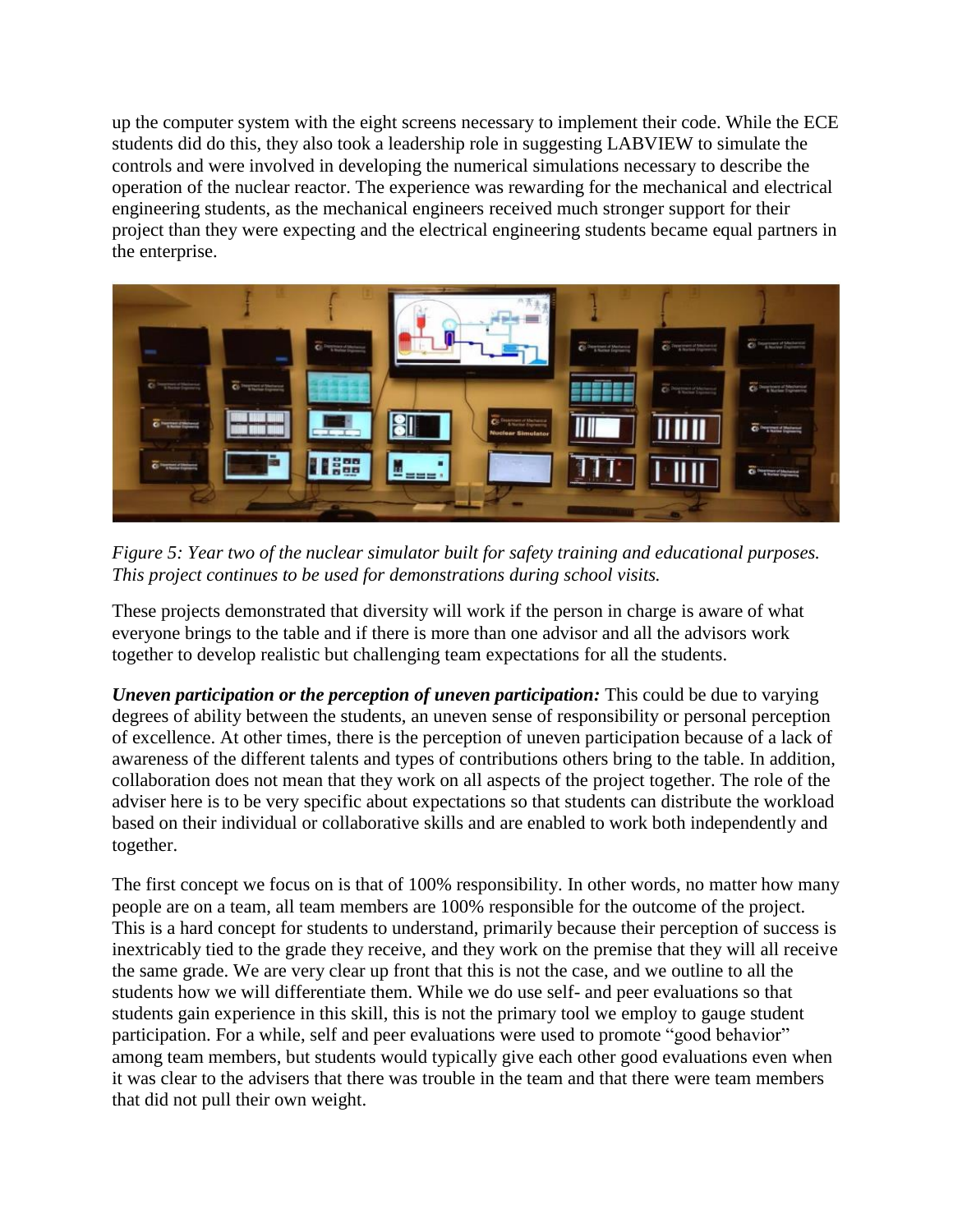A better model is to ensure that a different team member reports out in the weekly meetings with the advisor(s), and that they all report out an equal number of times. Students are allowed only one unexcused absence for these meetings; any other absences need to be excused. The person reporting out is responsible for being informed on all aspects of the project, and the advisers direct all questions to this person. The presentation is graded, with the reporting team member receiving the earned grade. Other team members are responsible for recording the meeting minutes and submitting them to the advisor(s) within a few days of the meeting for grade as well. In addition, the team is required to set independent weekly meeting times to discuss, work on the project and develop "next steps". Individually or as a team, a minimum of six hours a week needs to be spent on the project.



*Figure 6: Automated Magnetic Field Scanning System to map the magnetic field inside a liquid helium dewar used to test superconducting RF cavities. Conceptual drawing and prototype.* 

A good example where this process was helpful in keeping a relatively dysfunctional team on task is the "Automated Magnetic Field Scanning System" project (Figure 6). The team had wanted to engage a mechanical engineering student to help them with their physical design and implementation. This was not achieved; thus instead, they were required to train in the machine shop and to design and build everything themselves. In addition to

initially resenting this necessity, one of the team members lost interest in the project half-way through and the others were hard pressed to let go of their resentment and keep on working without regard to their disengaged colleague.

In the end, an interesting dynamic was created within the group. The student who was the most opposed to taking the machine shop training course ended up enjoying it, received the highest marks from the instructor, and took on in its entirety the physical design and implementation of the magnetic field scanning system prototype (to be used inside a liquid helium dewar). Of the other two students, one maintained a high level of engagement throughout, but expressed a high degree of frustration with his colleague who was disengaged. This affected his performance, but because he was allowed and even encouraged to vent his frustration, the advisors were able to refocus him on the task at hand. He then worked effectively on the control system. This had the effect of re-energizing the team's other colleague, who stepped up to contribute significantly to the project.

The third colleague also took on the significant role of writing up the final report. It is usually not a good idea for the non-performer to write the final report, but in this case, because this particular student was re-motivated early enough, he did a good job capturing the key aspects of the project and writing a good final report. More importantly, the team was able to finalize their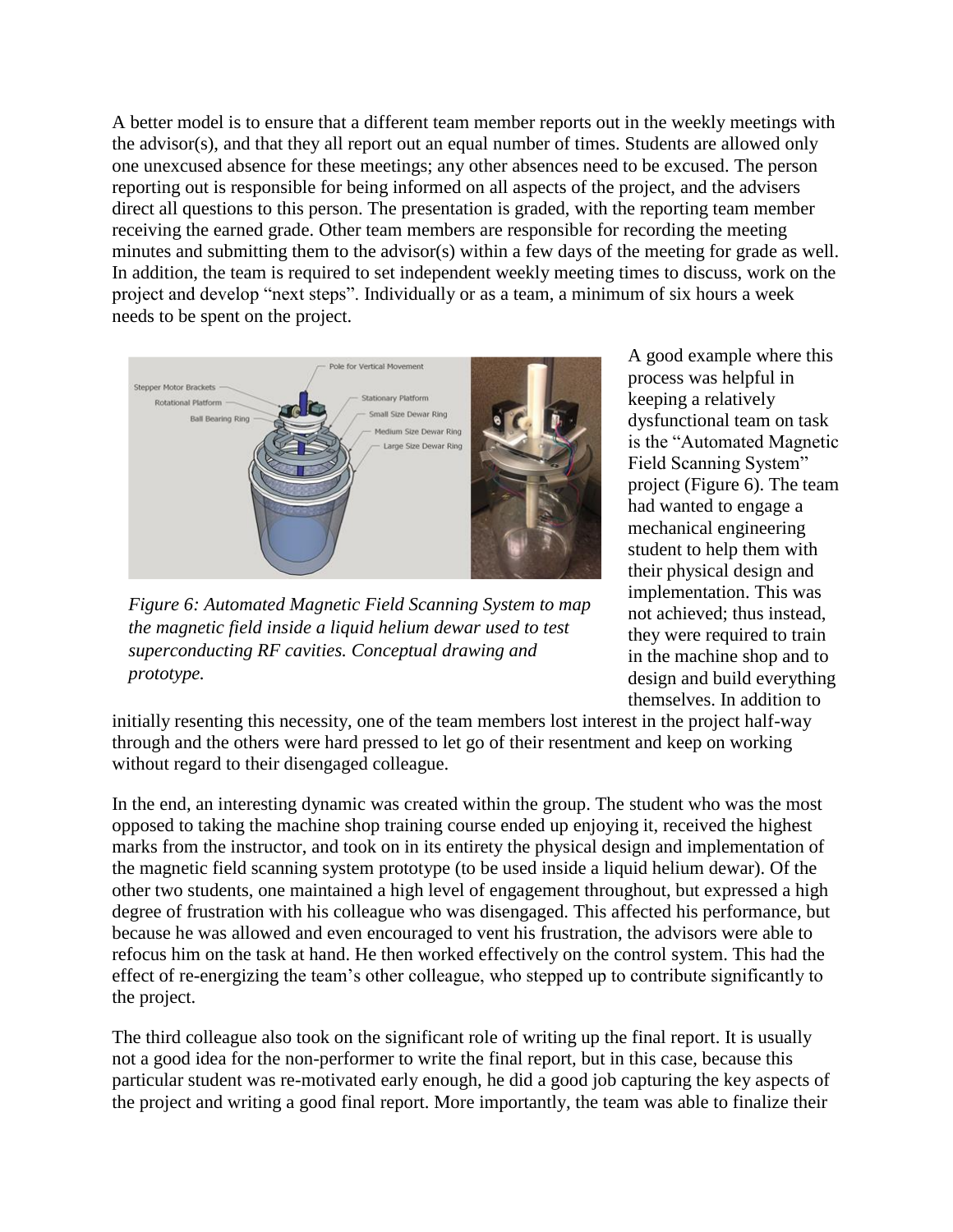prototype and demonstrate it at the Capstone Expo. Due to this success, the team was able to project their enthusiasm and earned high marks from the ECE Industry Advisory Board and from their industry sponsor.

For this team, reiterating often the idea of 100% responsibility was very important. It kept the high performers engaged and on task and re-energized the one team member in time to lead to good outcomes. Reviewer comment: "Excellent working prototype …"

*Uneven skills:* In this scenario, students come into a team exhibiting significantly different academic achievements. This case usually leads to a combination of behaviors similar to those exhibited by highly diverse teams as well as teams whose members exhibit uneven motivation. This situation can be managed by applying all the methodologies outlined in the first two cases.



*Figure 7: Design and implementation of the electromagnetic Launch System. Maximum exit speed achieved was 90feet per second.*

An example of a team whose members exhibited an uneven level of skills as well as motivation is the "Electromagnetic Launch System" project (Figure 7). This kind of team can succeed with the right level of involvement of the advisors. As always, the role of the advisor is to set expectations and enable the students to discover solutions to all the problems that arise – whether these are team

dysfunctions or technical challenges. In this scenario, each team member was independently held to account for their participation. In addition, clear roles were defined and all students learned the fundamental concepts relevant to this project – such as electromagnetics principles, circuit simulations, machine shop training, Solidworks, and controls. The student with the strongest degree of engagement took on the role of team lead but all students self-selected into their primary responsibility for the project. As with all teams, students were expected to go through a full design cycle – conceptual proposal, design and simulation, construction planning using SolidWorks and circuit/device analysis using Multisim, LabView, MATLAB or other (relevant) simulation software. Once these stages are complete, the students implement their designs and build a working prototype. This team was very successful, both in establishing a solid team dynamic as well as in terms of meeting and exceeding design goals.

### **Lessons learned: Components of a systematic approach to Capstone Advising**

In conclusion, regardless of team dynamics, relative student engagement or level of achievement at the onset of the project, we have found that teams are successful and students gain confidence,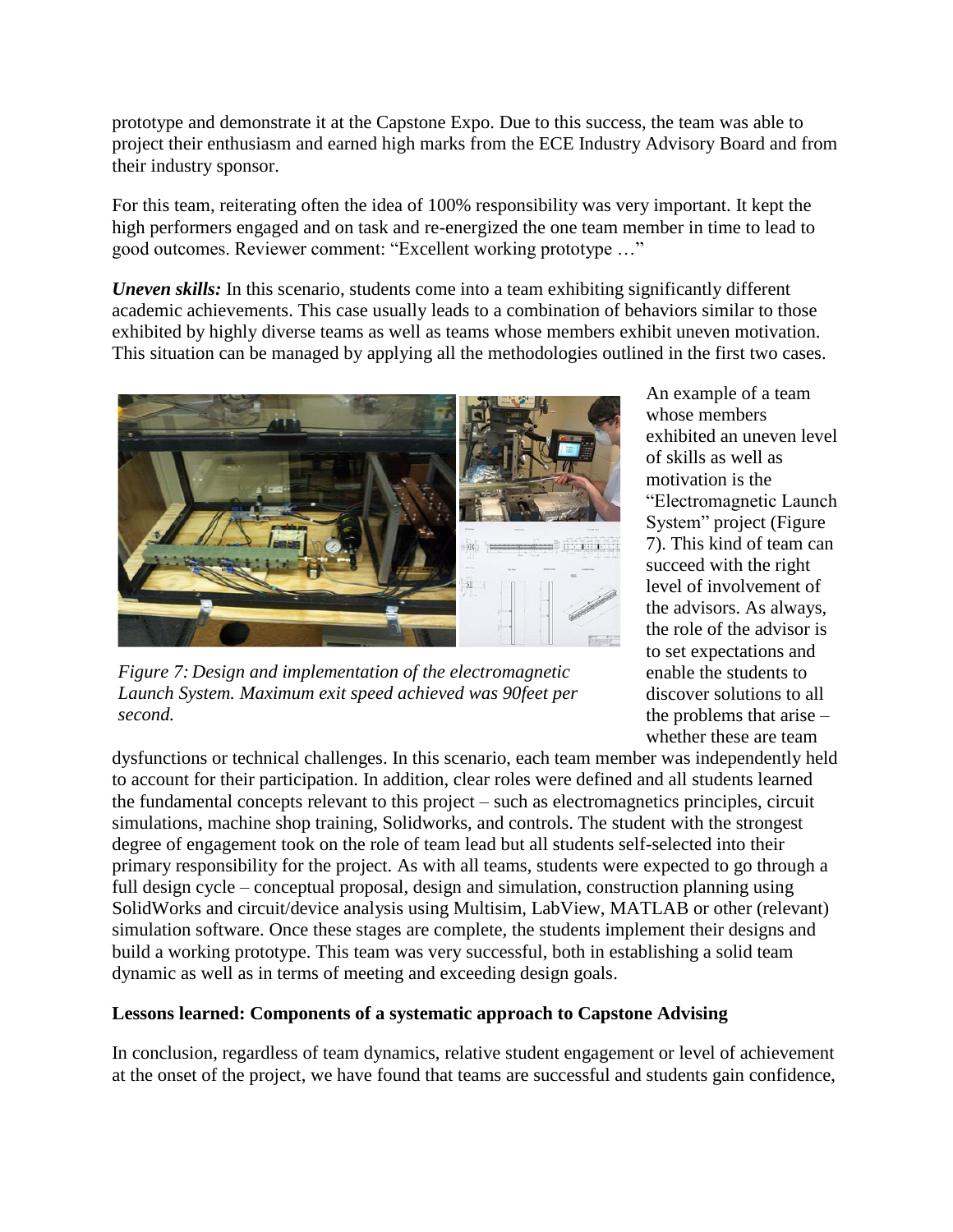independence and self-confidence when the advisors apply a systematic approach to the challenge of mentorship. To summarize, this approach involves the following components:

- 1. Advisors lead the team by setting clear expectations, both for the team and the individual team members. It is made clear that each member of the team is 100% responsible for the project outcome.
- 2. Advisors provide a syllabus and a mechanism for regular feedback to the team and to individual team members. Feedback should be given along professional lines – in the form of performance evaluations, not necessarily through goal-defined rubrics, but through learner-trait defined rubrics.
- 3. All teams are required to follow systematic design methods. They start with the relevant research, propose and sketch out a conceptual design, simulate their proposed design, prepare a components list with a proposal for funding. Lastly, they prototype and optimize their design.
- 4. Advisors also provide training and feedback on team communication skills.
	- a. Presentations: Weekly presentations need to be concise, quantitative and effectively communicate team progress. In addition, all teams develop a fiveminute "elevator pitch" for their project to be used for the funding competition run by the school. Teams also give midterm and final presentations (40 min) each semester.
	- b. Reports: Midterm progress reports in both semesters, design report at the end of the first semester and Final report at the culmination of the project. For working prototypes, operation manual is also required. Advisors provide written feedback to students as they are writing and developing their reports so their understanding develops throughout the semester.
	- c. Final poster: Advisors also provide feedback on the poster and help students develop their skill in putting together effective posters.
- 5. Students self-assemble in terms of choosing a leader and selecting which technical aspects of the project they will primarily be responsible for. All students are expected to contribute (in varying degrees) to all aspects of the project.
- 6. Dysfunctional behavior is dealt with collaboratively with all team members. Disruptive or negative attitudes are dealt with directly and discussed openly with the whole team.
- 7. Advisors initially assist with the high-level timeline and train the students to adjust the timeline and add details as their understanding of their project matures. The teams are expected to keep a dynamic Gantt chart.
- 8. Advisors meet with the team once a week until a rhythm of consistent goal attainment is reached. Usually, by the second semester, a pattern of bi-weekly meetings can be set,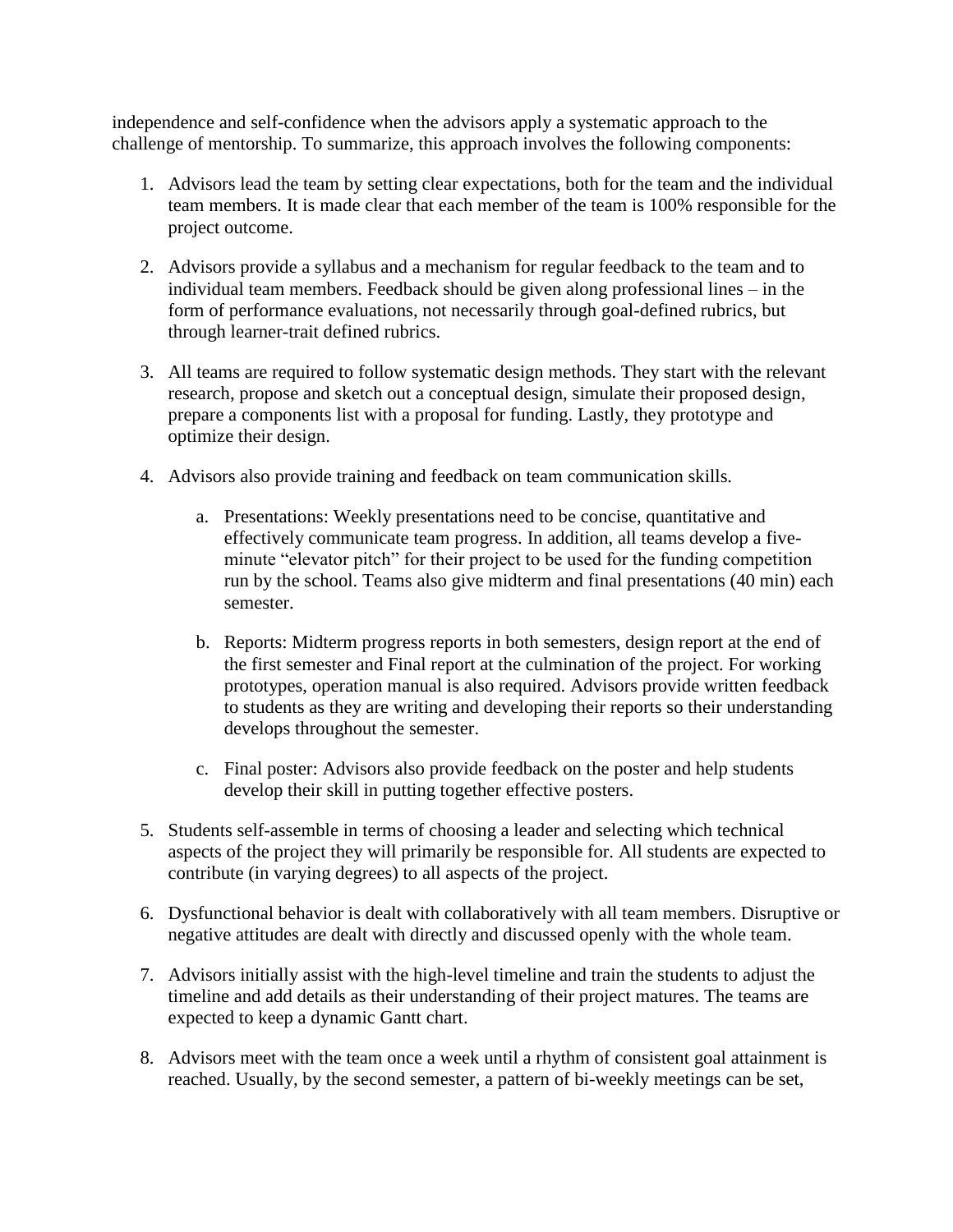with weekly reporting sessions being replaced by prototype demonstration and report and poster preparation and critiquing.

- 9. All eligible teams are encouraged to participate in the funding competition run by the school and funded by a benefactor. Winning teams are selected by volunteers from industry. This provides training and practice in a mode that is mostly unfamiliar to students.
- 10. Students are responsible for maintaining a timeline, which they continuously refine throughout the capstone experience. They are also responsible for brainstorming, holding independent meetings, working together and independently to realize their ideas and developing and building a prototype of their design. They are also responsible for developing their theoretical understanding of all aspects of their project, and identifying and using any tools that can help them implement their design. All teams follow a design cycle that follows the research-brainstorm-design-simulate-build-review-optimize paradigm.

**When there are no conflicts:** Before we conclude, it should be mentioned that there also exist teams with minimal to no conflicts during the capstone experience. For example, we have worked with a unique team of students on the "Linear Rotary Motor" project [\(Figure 8\)](#page-13-0). All team members were transfers from the community college system and had served in the military. Their project was to design and build a motor that provided both linear and rotational motion. In spite of the fact that this team possessed all the characteristics we have mentioned in this article, they still exhibited varying degrees of interest in completing all project requirements: they did not appreciate – at least initially – the need to simulate their design (see [Figure 9\)](#page-13-1), had different levels of skills and experienced personal challenges during the academic year. In spite of this, the team never actually exhibited any dysfunctional behavior. They operated independently on the aspects of the project in which they were directly interested and completed efficiently and effectively all aspects of the projects required by the advisors, even if they did not intuitively appreciate the need to do so. This project won first prize in the ECE category and was accomplished with minimal team issues, even though it met with quite significant technical and mechanical challenges. We have not had the opportunity to test this theory, but it seemed that the maturity of the students, possibly coupled with their military training, made them better prepared to accept any non-ideal team dynamics or technical and personal difficulties they faced during the execution of the project.

### **Results**

In terms of positive team results, we can report that all of our teams have received high ratings from our Industry Advisory Board (IAB) evaluators participating in the Expo. In the past four years that we mentored teams:

1. All teams that were eligible to participate in the grant funding competition were awarded at least 85% of their proposed funding. Only 25% of the teams participating in the competition are awarded any funding.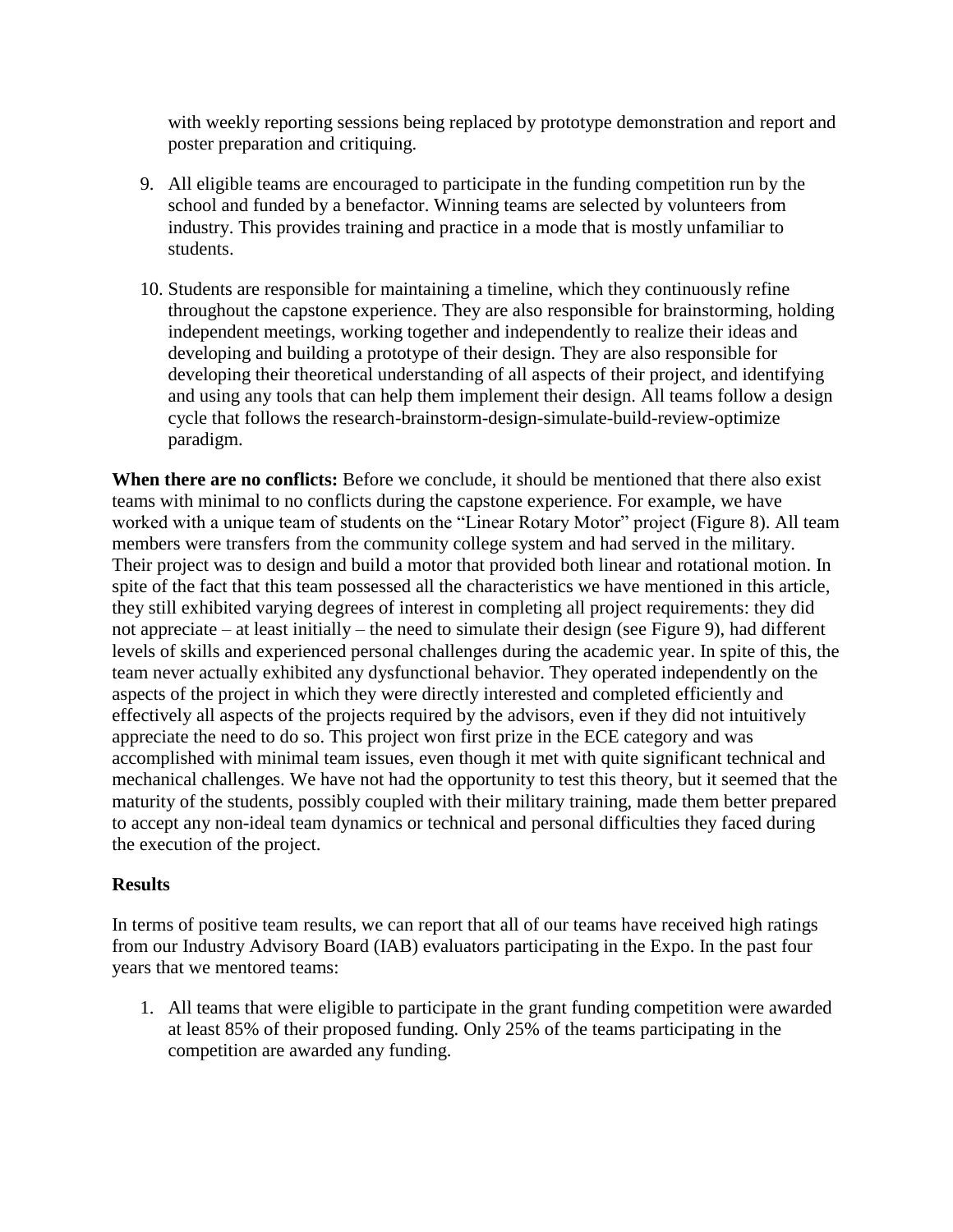2. Our teams won their category's Capstone award in two out of the last four years we participated as mentors. In 2016, two of our teams won top honors – one in the ECE category and the other in the Multidisciplinary category.

<span id="page-13-0"></span>

*Figure 8: Final prototype of the linear-rotary motor. The payload could move along the length of the motor, it could rotate in place or it could describe a helical path down the length of the motor. In addition, the students could program the motor to move to any point and any angle of rotation using feedback from optical proximity and rotary sensors.* 



<span id="page-13-1"></span>*Figure 9: Simulation of electromagnetic fields around the vertical and perpendicular coils of the linear-rotary motors.*

3. Our average team IAB scores in the ABET categories c, d, g, h, and j are always above the average of all other ECE teams, as can be seen in [Figure 10.](#page-14-0) In all these capstone relevant categories, a consistently higher level of performance has been observed over the years, with some exceptions in the h (global, economic, environmental, societal impact) and j (knowledge of contemporary issues) outcomes. Even in these h and j categories, the scores earned by our teams are higher than 80%, but it is important to continue to develop these and other  $21^{st}$  century skills in our students [8] [9] [10]. It is important to note that the other ECE teams did not employ a systematic advising approach. However, almost all ECE teams score high in all these ABET categories as all ECE faculty work hard to ensure the teams are successful and that we develop students' soft skills as well as their technical skills. While it is not possible to isolate the effect of each individual rule of engagement employed, we believe that the overall systematic approach described here is responsible for improved success of the projects.

### **Conclusion**

The methods proposed here require medium to high level of involvement on the part of the faculty mentor, primarily in the first semester of the capstone experience. Once a rhythm is established and the research, design and simulation stage is complete, teams attack the implementation phase of the project with confidence and, barring major technical concerns or a personal situation that interferes with established team dynamics, the spring phase of the project is completed with a much lower level of time commitment on the part of the advisor. What seems to help all the teams significantly is to see that the advisor is engaged and invested in their success. The authors have collaborated on some projects and advised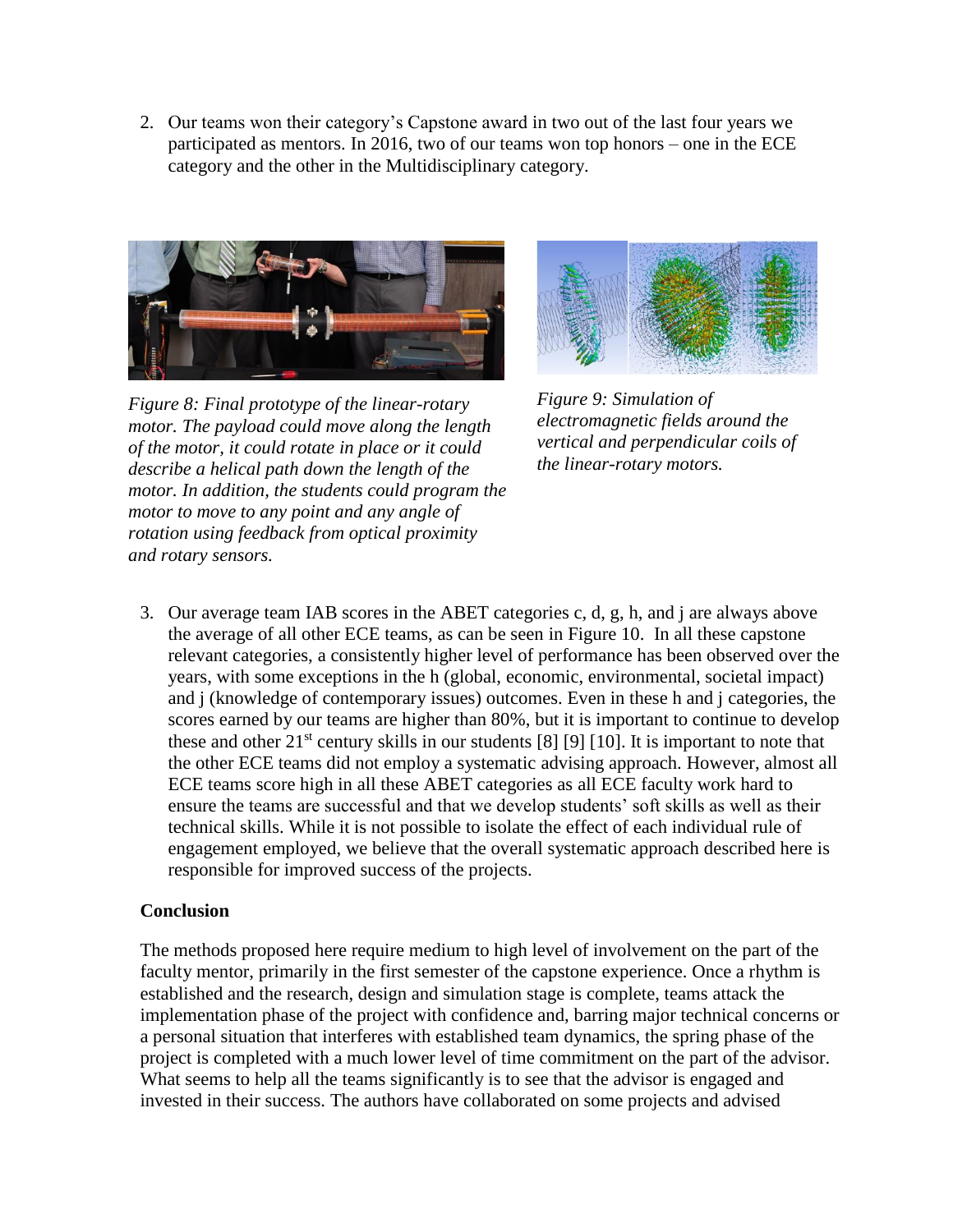independently on others, but invariably follow the same fundamental process and jointly or independently lead their teams to successful outcomes, including in the past year, both earning top honors – one in the ECE category and the other in the Interdisciplinary category (in a team comprised of Electrical and Chemical Engineering students). In addition, both advisors' teams were recipients of the funding award in the 2015-16 year as well as in the 2016-17 year. All teams successfully implemented working prototypes of their designs and earned high marks from industry advisors who participated in the Expo.



<span id="page-14-0"></span>*Figure 10: Author team averages (blue) with standard errors for capstone categories c, d, g, h, and j in years 2012-2016 (authors did not participate in a Capstone project in 2014) compared against the averages of all other ECE teams (red). Note that in all categories relevant to capstone, our teams score higher than average.*